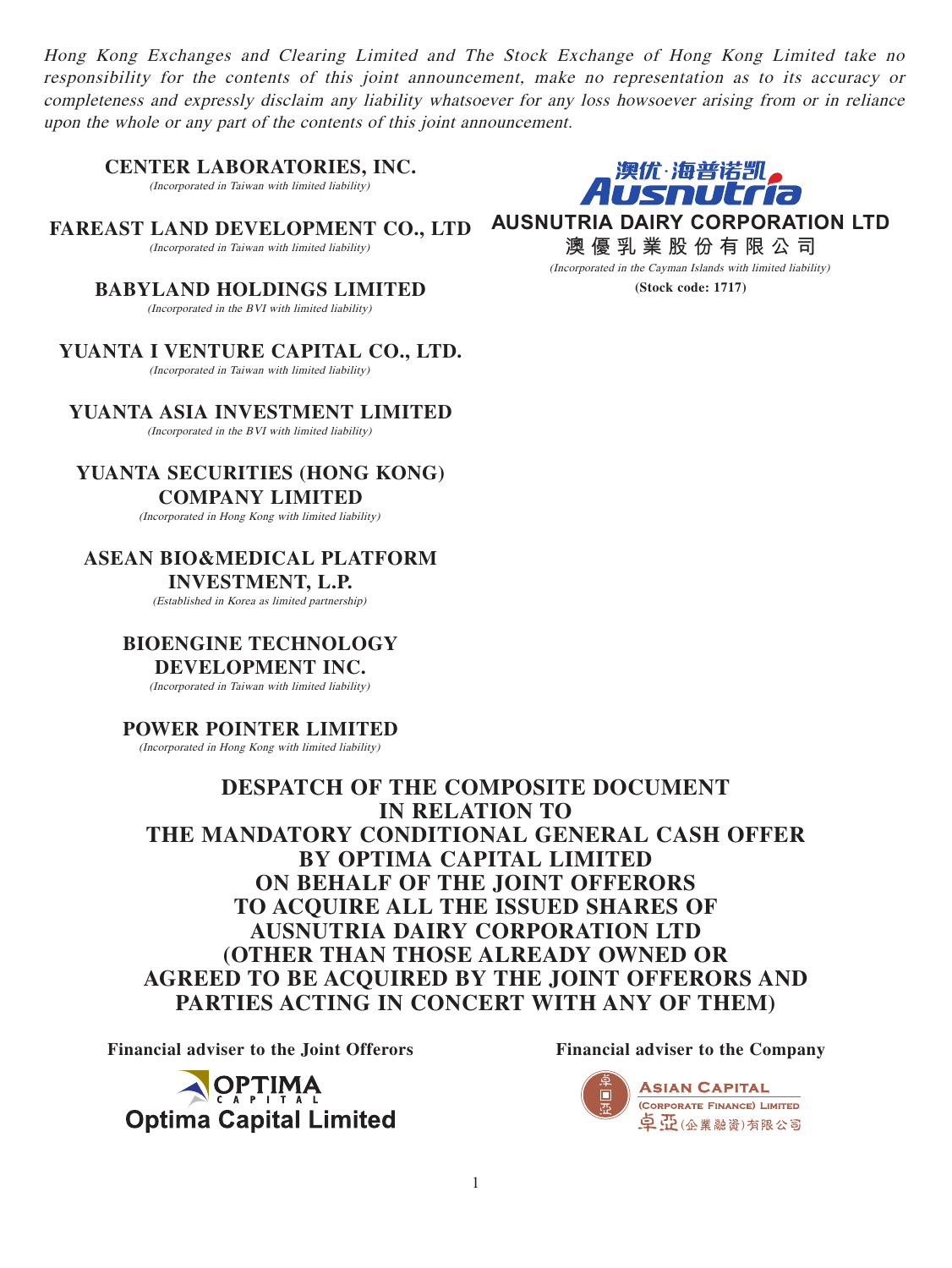References is made to (i) the joint announcement dated 10 June 2015 (the "**Announcement**") jointly issued by the Joint Offerors and the Company in respect of, among other things, the Offer; and (ii) the composite offer and response document to be despatched by the Joint Offerors and the Company dated 2 July 2015 (the "**Composite Document**"). Unless otherwise defined, capitalised terms used herein shall have the same meanings as those defined in the Composite Document.

### **DESPATCH OF THE COMPOSITE DOCUMENT AND THE ACCEPTANCE FORM**

The Composite Document containing, among other things, (i) details of the Offer and its terms and conditions (including the expected timetable); (ii) the letter from the Independent Board Committee containing its recommendation to the Independent Shareholders in respect of the Offer; (iii) the letter of advice from the Independent Financial Adviser to the Independent Board Committee in connection with the Offer; and (iv) the Acceptance Form, will be despatched to the Shareholders on 2 July 2015 in accordance with the Takeovers Code.

### **EXPECTED TIMETABLE**

The expected timetable set out below is indicative only and may be subject to change. Any change to the timetable will be announced by the Joint Offerors and the Company as and when appropriate. Unless otherwise specified, all times and dates set out below refer to Hong Kong local time and dates.

2015

| Despatch of the Composite Document and<br>the Acceptance Form and commencement                                                                                                                                                             |                    |
|--------------------------------------------------------------------------------------------------------------------------------------------------------------------------------------------------------------------------------------------|--------------------|
| Latest time and date for acceptance of the Offer                                                                                                                                                                                           | Thursday, 23 July  |
|                                                                                                                                                                                                                                            |                    |
| Announcement of the results of the Offer<br>(or its extension or revision, if any) to be posted                                                                                                                                            | Thursday, 23 July  |
| Latest date of posting of remittances in respect of<br>valid acceptances received under the Offer<br>by the First Closing Date (assuming the Offer becomes<br>or is declared unconditional on such date) (Notes 3 and 4)  Monday, 3 August |                    |
| Latest time and date for the Offer to remain open<br>for acceptance (assuming the Offer becomes or<br>is declared unconditional on the First Closing Date)                                                                                 |                    |
|                                                                                                                                                                                                                                            | Thursday, 6 August |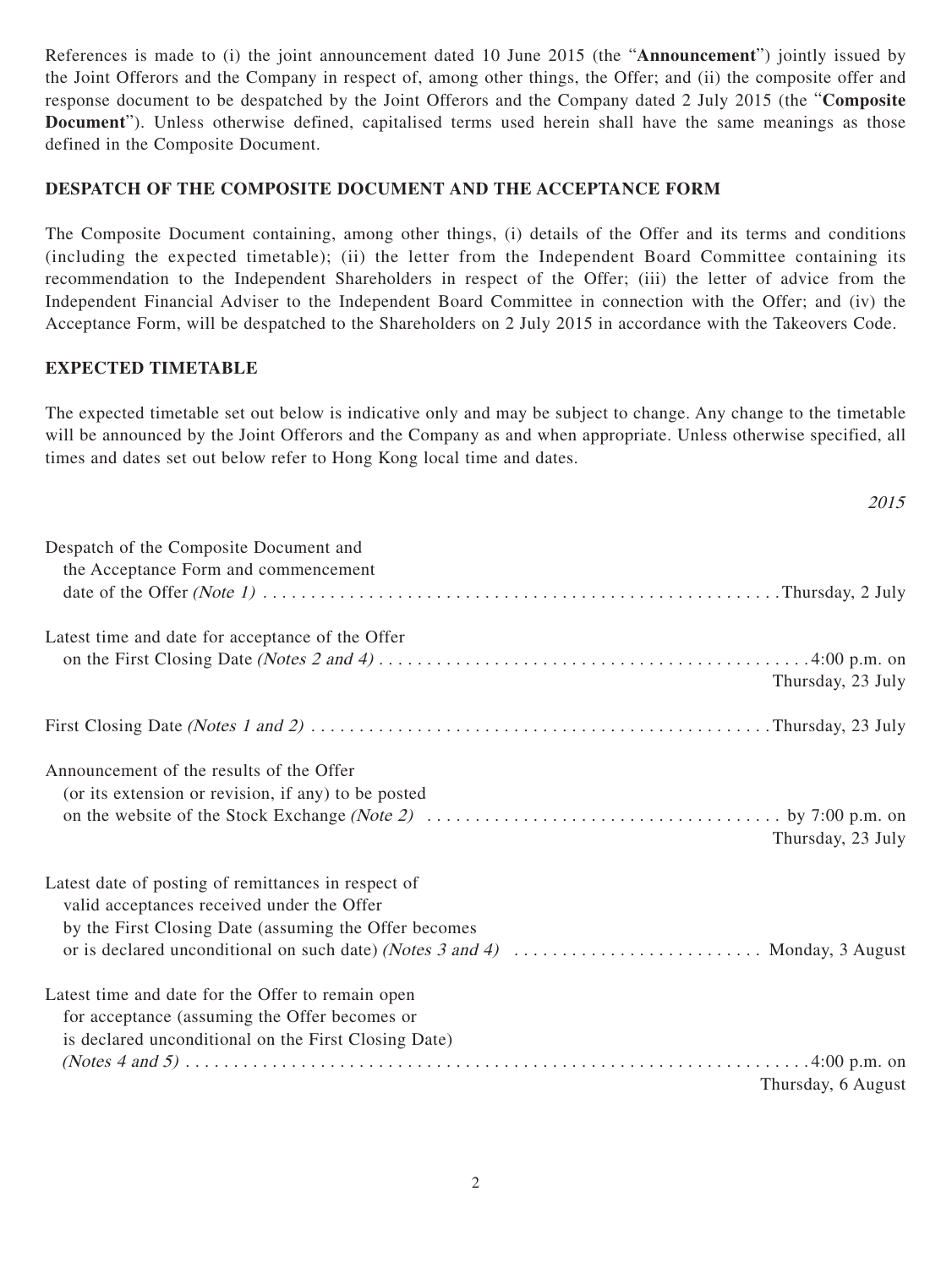| Final Closing Date of the Offer if the Offer becomes  | or is declared unconditional on the First Closing Date Thursday, 6 August |
|-------------------------------------------------------|---------------------------------------------------------------------------|
| Latest date of posting of remittances in respect of   |                                                                           |
| valid acceptances received under the Offer on or      |                                                                           |
| before 4:00 p.m. on Thursday, 6 August 2015, being    |                                                                           |
| the latest date on which the Offer remains open       |                                                                           |
| for acceptances assuming the Offer becomes or         |                                                                           |
| is declared unconditional in all respects on          |                                                                           |
|                                                       |                                                                           |
| Latest time and date by which the Offer can become or |                                                                           |
|                                                       |                                                                           |
|                                                       | Tuesday, 1 September                                                      |

#### Notes:

- 1. The Offer, which is conditional, is made on the date of posting of the Composite Document, and is capable of acceptance on and from Thursday, 2 July 2015 until the First Closing Date. Acceptances of the Offer shall be irrevocable and not capable of being withdrawn, except in the circumstances set out in the Rule 19.2 of the Takeovers Code or in compliance with Rule 17 of the Takeovers Code.
- 2. In accordance with the Takeovers Code, the Offer must initially be open for acceptance for at least 21 days following the date on which the Composite Document is posted. The latest time and date for acceptance of the Offer is 4:00 p.m. on Thursday, 23 July 2015 unless the Joint Offerors revise or extend the Offer in accordance with the Takeovers Code. An announcement will be issued on the website of the Stock Exchange by 7:00 p.m. on Thursday, 23 July 2015 stating whether the Offer has been extended, revised or expired. In the event that the Joint Offerors decide to extend the Offer and the announcement does not specify the next closing date, at least 14 days' notice by way of an announcement will be given before the Offer is closed to those Independent Shareholders who have not accepted the Offer.
- 3. Remittances in respect of the cash consideration (after deducting the seller's ad valorem stamp duty) payable for the Offer Shares tendered under the Offer will be made to the Independent Shareholders accepting the Offer by ordinary post at their own risk as soon as possible, but in any event within 7 Business Days following the later of the date on which the Offer becomes or is declared unconditional and the date of the receipt of duly completed acceptances together with all the valid requisite documents by the Registrar from the Independent Shareholders accepting the Offer in accordance with the Takeovers Code.

An acceptor of the Offer shall be entitled to withdraw its/his/her acceptance after 21 days from the First Closing Date if the Offer has not by then become unconditional as to acceptances. However, this entitlement to withdraw shall only be exercisable until such time as the Offer becomes or is declared unconditional as to acceptances.

- 4. If there is a tropical cyclone warning signal number 8 or above, or a black rainstorm warning:
	- (a) in force in Hong Kong at any local time before 12:00 noon but no longer in force after 12:00 noon on the latest date for acceptance of the Offer or the latest date for posting of remittances for the amounts due under the Offer in respect of valid acceptances, the latest time for acceptance of the Offer or the posting of remittances, as the case may be, will remain at 4:00 p.m. on the same Business Day; or
	- (b) in force in Hong Kong at any local time between 12:00 noon and 4:00 p.m. on the latest date for acceptance of the Offer or the latest date for posting of remittances for the amounts due under the Offer in respect of valid acceptances, the latest time for acceptance of the Offer or the posting of remittances, as the case may be, will be rescheduled to 4:00 p.m. on the following Business Day which does not have either of those warnings in force ant any time between 9:00 a.m. and 4:00 p.m. or such other day as the Executive may approve.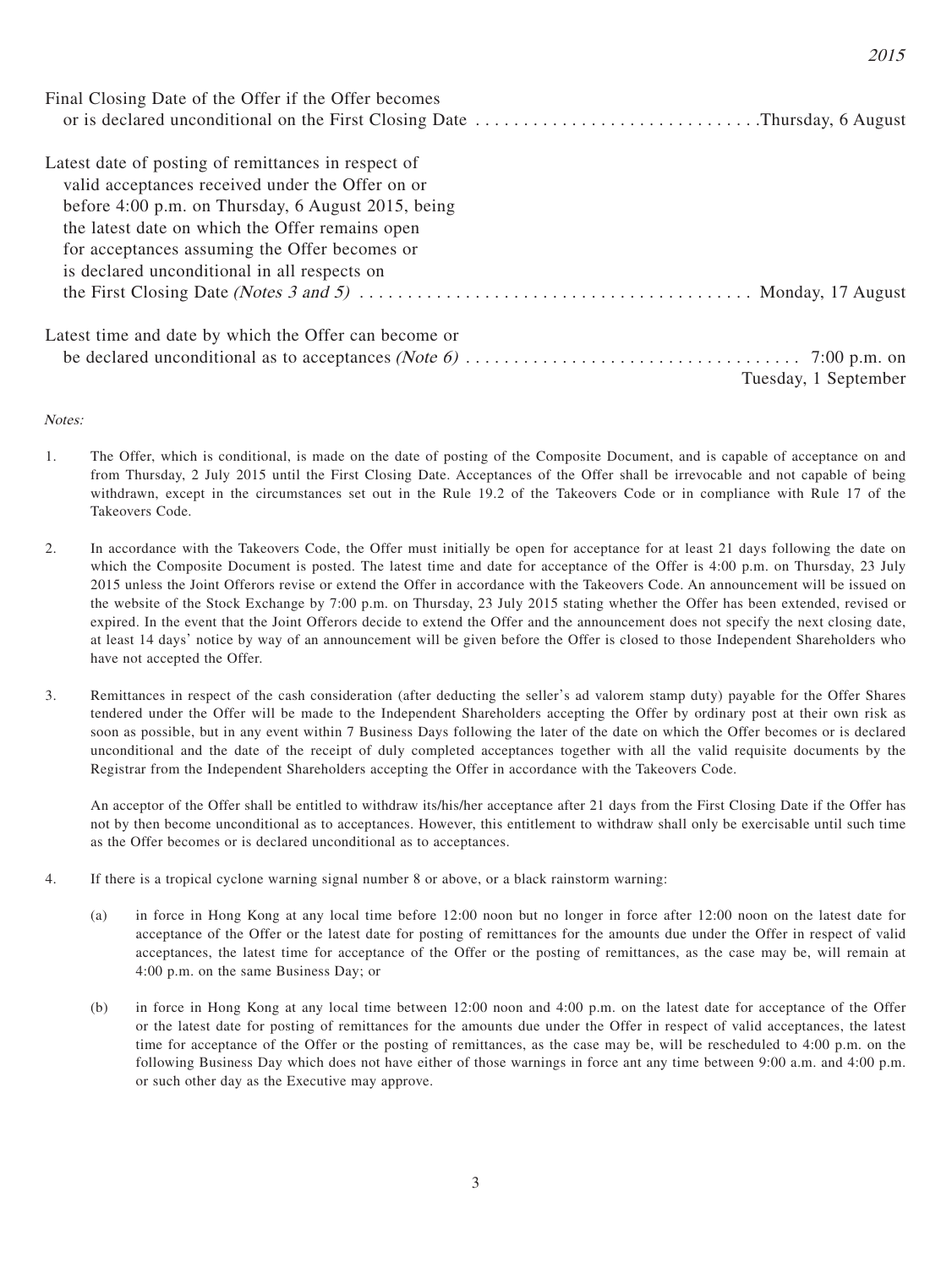- 5. In accordance with the Takeovers Code, where the Offer becomes or is declared unconditional in all respects, the Offer should remain open for acceptance for not less than 14 days thereafter. In such case, at least 14 days' notice in writing must be given before the Offer is closed to the Independent Shareholders who have not accepted the Offer. The Joint Offerors have the right, subject to the Takeovers Code, to extend the Offer until such date as they may determine or as permitted by the Executive.
- 6. In accordance with the Takeovers Code, except with the consent of the Executive, the Offer may not become or be declared unconditional as to acceptances after 7:00 p.m. on the 60th day after the day on which the Composite Document was posted. Where a period laid down by the Takeovers Code ends on a day which is not a Business Day, the period is extended until the next Business Day. Accordingly, unless the Offer has previously become or is declared unconditional as to acceptance, the Offer will lapse after 7:00 p.m. on Tuesday, 1 September 2015, unless extended with the consent of the Executive.

Save as mentioned above, if the latest time for the acceptance of the Offer and the posting of remittances do not take effect on the date and time as stated above, the other dates mentioned above may be affected. The Joint Offerors and the Company will notify the Shareholders by way of announcement(s) of any change in the expected timetable as soon as possible.

**Shareholders are advised to read the Composite Document before taking any action on the Offer. Shareholders and investors should exercise caution when dealing in the securities of the Company, and if they are in any doubt about their position, they should consult their professional advisers.**

By order of the board of **Fareast Land Development Co., Ltd Chao Wen-Chia** Chairman

> By order of the board of **Babyland Holdings Limited Kang Pei** Director

By order of the board of **Yuanta I Venture Capital Co. Ltd Chan Wen-Liang Director** 

By order of the board of **Yuanta Asia Investment Limited Kuo Ming Cheng Director** 

By order of the board of **Yuanta Securities (Hong Kong) Company Limited Chen Miao Ju Director** 

By order of the board of By order of the Board **Center Laboratories, Inc. Ausnutria Dairy Corporation Ltd Lin Jung-Chin Yan Weibin** Chairman Chairman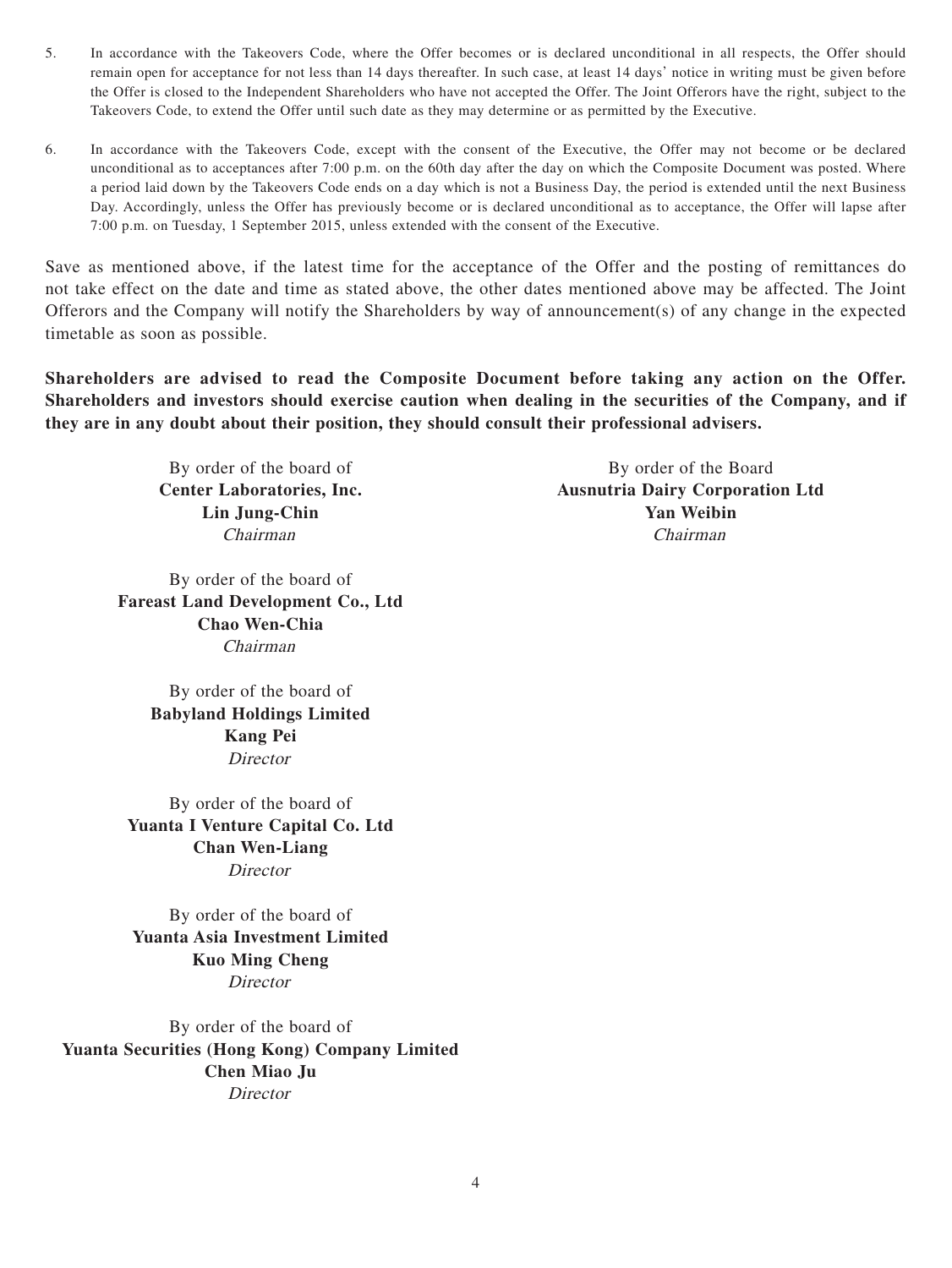# By order of **Asean Bio&Medical Platform Investment, L.P. Sung-Hyeok Hong** Director of M-Venture Investment Inc. the general partner of Asean Bio&Medical Platform Investment, L.P.

By order of the board of **Bioengine Technology Development Inc. Lin Jung-Chin** Chairman

> By order of **Power Pointer Limited Lu I-Yen Director**

Hong Kong, 2 July 2015

# **RESPONSIBILITY STATEMENT**

### **The Company**

As at the date of this joint announcement, the Board comprises four executive Directors, namely Mr. Yan Weibin (Chairman), Mr. Lin Jung-Chin, Mr. Bartle van der Meer (Chief Executive Officer) and Ms. Ng Siu Hung, and three independent non-executive Directors, namely Mr. Qiu Weifa, Mr. Jason Wan and Mr. Lau Chun Fai Douglas.

The Directors jointly and severally accept full responsibility for the accuracy of information contained in this joint announcement (save for the information relating to the Joint Offerors and parties acting in concert with any of them) and confirm, having made all reasonable enquiries, that to the best of their knowledge, opinions expressed in this joint announcement (other than those expressed by the Joint Offerors and parties acting in concert with any of them) have been arrived at after due and careful consideration and there are no other facts not contained in this joint announcement the omission of which would make any statement in this joint announcement misleading.

#### **Center Lab**

As at the date of this joint announcement, the board of Center Lab comprised seven directors, namely Mr. Lin Jung-Chin, Mr. Chen Wann-Lai, Mr. Chou Ta-Wei, Mr. Chang Po-Chih, Witty Mate Corporation (whose directors were Mr. Lee Ching-Chan, Mr. Lee Yu-shu and Mr. Lee Tsung-ting), Yuhwa Universal Co, Ltd (whose directors were Ms. Chiao Ting and Ms. Chiao Ling) and Jason Biotech Co., Ltd (whose directors were Ms. Lin O Li-Chu, Mr. Lin Hung-Hsuan and Mr. Lin Wei-Hsuan); and two independent directors, namely Mr. Chen Yung-Chang and Mr. Ho Shin-Chinn.

The directors of Center Lab jointly and severally accept full responsibility for the accuracy of the information (save for the information relating to the Group and the other Joint Offerors and parties acting in concert with any of them) contained in this joint announcement and confirm, having made all reasonable enquiries, that to the best of their knowledge, opinions (excluding those expressed by the Group and the other Joint Offerors and parties acting in concert with any of them but including those expressed by BioEngine Tech and parties acting in concert with it) expressed in this joint announcement have been arrived at after due and careful consideration and there are no other facts not contained in this joint announcement, the omission of which would make any statements in this joint announcement misleading.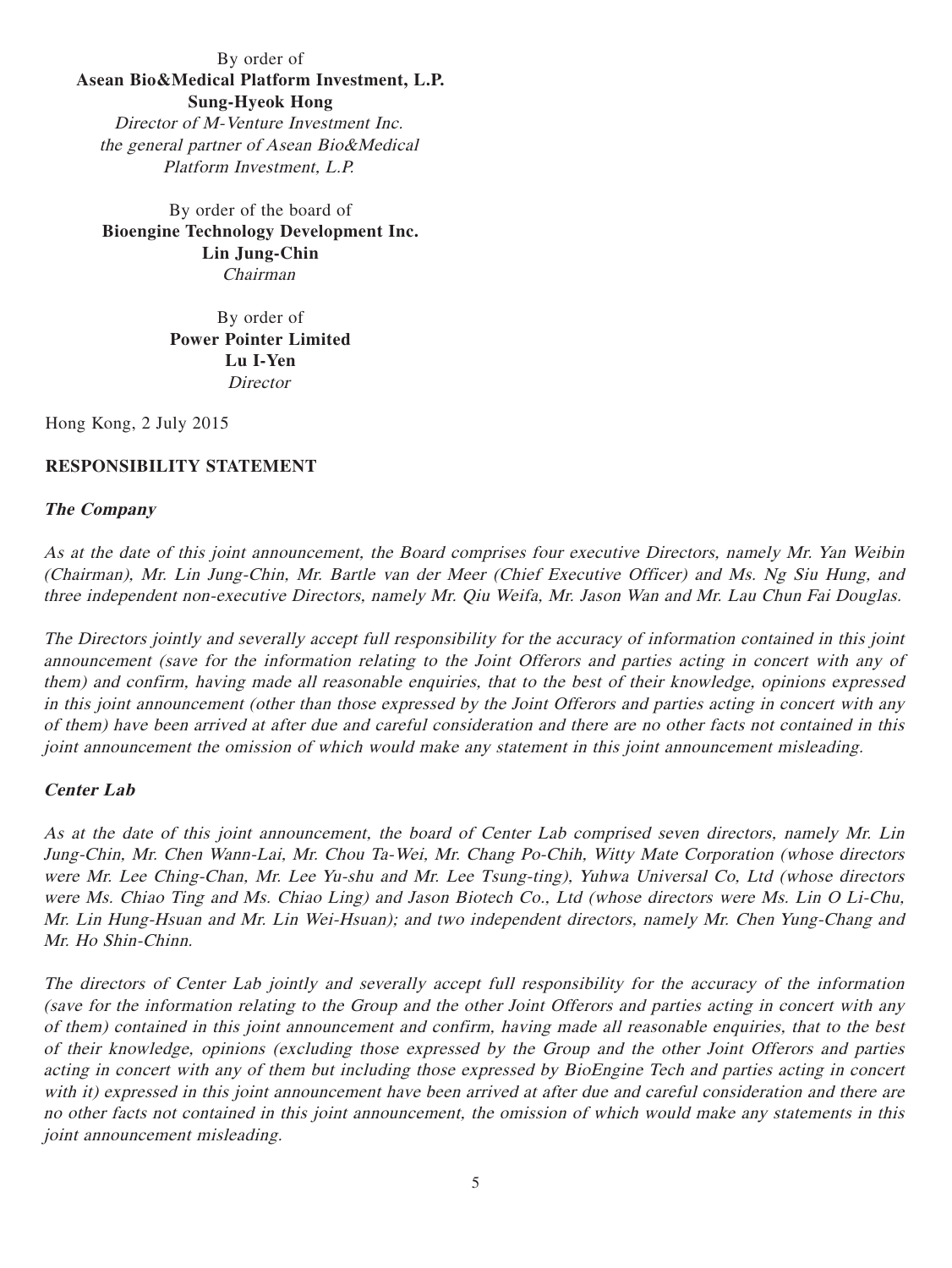# **Fareast LD**

As at the date of this joint announcement, the board of Fareast LD comprised three directors, namely Mr. Chao Teng-Hsiung, Mr. Chao Wen-Chia and Ms. Chao Chen Sor. Fareast LD is wholly owned by 信宇投資股份有限 公司 (Shin Yu Investment Ltd.). The board of 信宇投資股份有限公司 (Shin Yu Investment Ltd.) comprised three directors, namely Mr. Chao Teng-Hsiung, Mr. Chao Wen-Chia and Ms. Chao Chen Sor.

The directors of Fareast LD jointly and severally accept full responsibility for the accuracy of the information (save for the information relating to the Group and the other Joint Offerors and parties acting in concert with any of them) contained in this joint announcement and confirm, having made all reasonable enquiries, that to the best of their knowledge, opinions (other than those expressed by the Group and the other Joint Offerors and parties acting in concert with any of them) expressed in this joint announcement have been arrived at after due and careful consideration and there are no other facts not contained in this joint announcement, the omission of which would make any statements in this joint announcement misleading.

The directors of 信宇投資股份有限公司 (Shin Yu Investment Ltd.) jointly and severally accept full responsibility for the accuracy of the information contained in this joint announcement (save for the information relating to the Group and the other Joint Offerors and parties acting in concert with any of them), and confirm, having made all reasonable enquires, that to the best of their knowledge, opinions expressed in this joint announcement (other than those expressed by the Group and the other Joint Offerors and parties acting in concert with any of them) have been arrived at after due and careful consideration and there are no other facts not contained in this joint announcement, the omission of which would make any statement contained in this joint announcement misleading.

# **Babyland**

As at the date of this joint announcement, the sole director of Babyland was Mr. Kang Pei. Babyland was controlled by Chengwei Evergreen Capital, L.P., whose general partner was Chengwei Evergreen Management, LLC. The board of Chengwei Evergreen Management, LLC comprised two directors, mainly Mr. Kang Pei and Mr. Li Eric X.

The sole director of Babyland accepts full responsibility for the accuracy of the information (save for the information relating to the Group and the other Joint Offerors and parties acting in concert with any of them) contained in this joint announcement and confirms, having made all reasonable enquiries, that to the best of his knowledge, opinions (other than those expressed by the Group and the other Joint Offerors and parties acting in concert with any of them) expressed in this joint announcement have been arrived at after due and careful consideration and there are no other facts not contained in this joint announcement, the omission of which would make any statements in this joint announcement misleading.

The directors of Chengwei Evergreen Management, LLC jointly and severally accept full responsibility for the accuracy of the information contained in this joint announcement (save for the information relating to the Group and the other Joint Offerors and parties acting in concert with any of them), and confirm, having made all reasonable enquires, that to the best of their knowledge, opinions expressed in this joint announcement (other than those expressed by the Group and the other Joint Offerors and parties acting in concert with any of them) have been arrived at after due and careful consideration and there are no other facts not contained in this joint announcement, the omission of which would make any statement contained in this joint announcement misleading.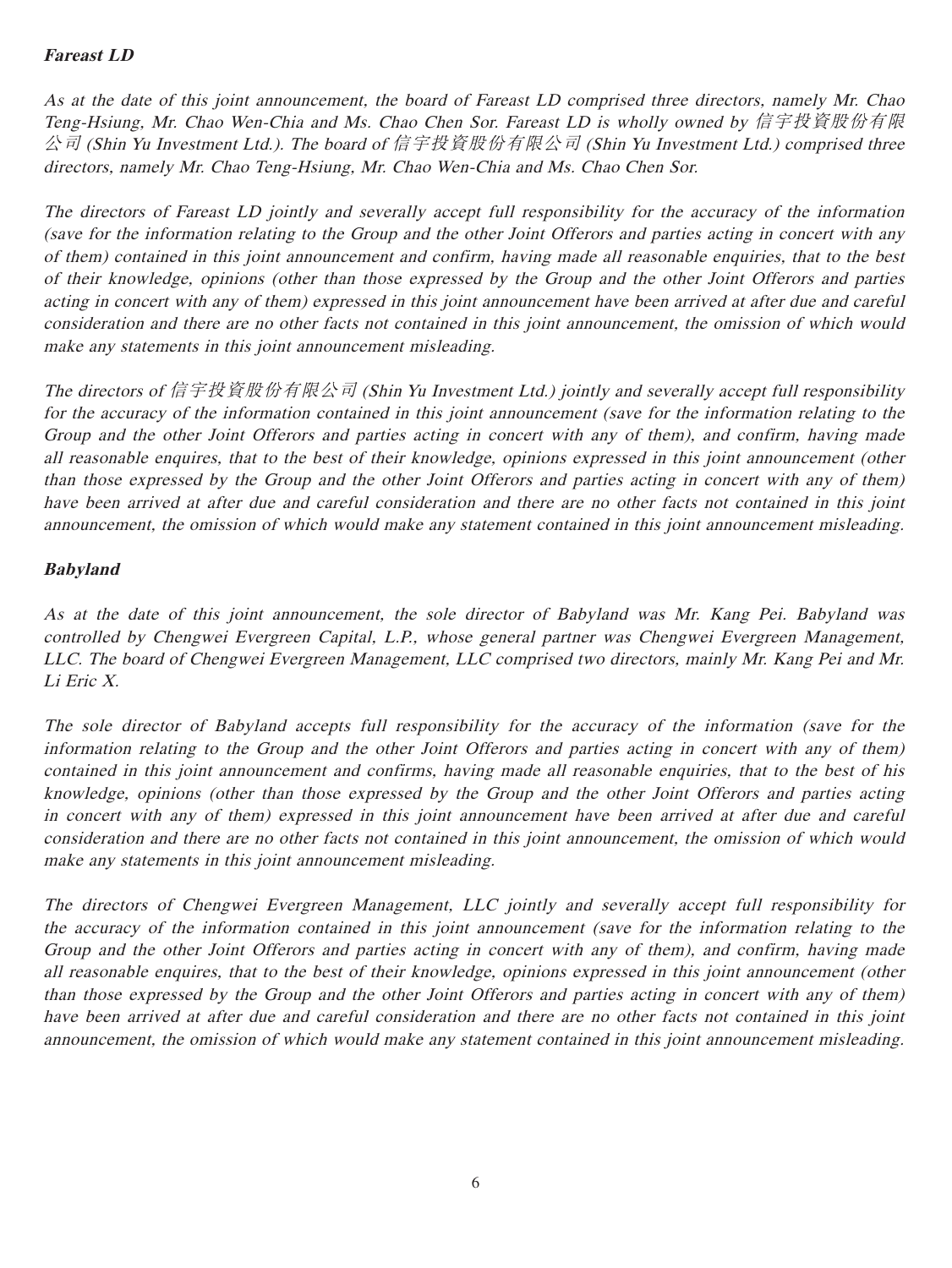## **Yuanta I Venture, Yuanta Asia and Yuanta Securities**

As at the date of this joint announcement, the board of Yuanta I Venture comprised three directors, namely Mr. Li Ko Ming, Mr. Chan Wen Liang and Ms. Lin Tse Fen.

The directors of Yuanta I Venture jointly and severally accept full responsibility for the accuracy of the information (save for the information relating to the Group and the other Joint Offerors and parties acting in concert with any of them) contained in this joint announcement and confirm, having made all reasonable enquiries, that to the best of their knowledge, opinions (other than those expressed by the Group and the other Joint Offerors and parties acting in concert with any of them) expressed in this joint announcement have been arrived at after due and careful consideration and there are no other facts not contained in this joint announcement, the omission of which would make any statements in this joint announcement misleading.

As at the date of this joint announcement, the board of Yuanta Asia comprised three directors, namely Mr. Kuo Ming Cheng, Ms. Yu Hsiao Tsui and Ms. Chiu Wen Ching.

The directors of Yuanta Asia jointly and severally accept full responsibility for the accuracy of the information (save for the information relating to the Group and the other Joint Offerors and parties acting in concert with any of them) contained in this joint announcement and confirm, having made all reasonable enquiries, that to the best of their knowledge, opinions (other than those expressed by the Group and the other Joint Offerors and parties acting in concert with any of them) expressed in this joint announcement have been arrived at after due and careful consideration and there are no other facts not contained in this joint announcement, the omission of which would make any statements in this joint announcement misleading.

As at the date of this joint announcement, the board of Yuanta Securities comprised seven directors, namely Ms. Chen Miao Ju, Mr. Wan Siu Shun, Mr. Yiu Chi Wah, Mr. Lim Pak Fu, Mr. Wang Chun-chieh, Mr. Tan Pei San and Mr. Kuo Ming Cheng.

The directors of Yuanta Securities jointly and severally accept full responsibility for the accuracy of the information (save for the information relating to the Group and the other Joint Offerors and parties acting in concert with any of them) contained in this joint announcement and confirm, having made all reasonable enquiries, that to the best of their knowledge, opinions (other than those expressed by the Group and the other Joint Offerors and parties acting in concert with any of them) expressed in this joint announcement have been arrived at after due and careful consideration and there are no other facts not contained in this joint announcement, the omission of which would make any statements in this joint announcement misleading.

As at the date of this joint announcement, the board of Yuanta Financial Holdings Co., Ltd. (the ultimate parent company of Yuanta I Venture, Yuanta Asia and Yuanta Securities) comprised Mr. Seetoo Dah Hsian, Mr. Lin Cheng Ji, Mr. Chilai Ping, Mr. Wang Rong Jou, Mr. Shen Ting Chien, Mr. Ma Wei Chen, Mr. Fang Jun Long, Mr. Ho Ming Heng and Mr. Chiu Hsian Dao.

The directors of Yuanta Financial Holdings Co., Ltd. jointly and severally accept full responsibility for the accuracy of the information contained in this joint announcement (save for the information relating to the Group and the other Joint Offerors and parties acting in concert with any of them), and confirm, having made all reasonable enquires, that to the best of their knowledge, opinions expressed in this joint announcement (other than those expressed by the Group and the other Joint Offerors and parties acting in concert with any of them) have been arrived at after due and careful consideration and there are no other facts not contained in this joint announcement, the omission of which would make any statement contained in this joint announcement misleading.